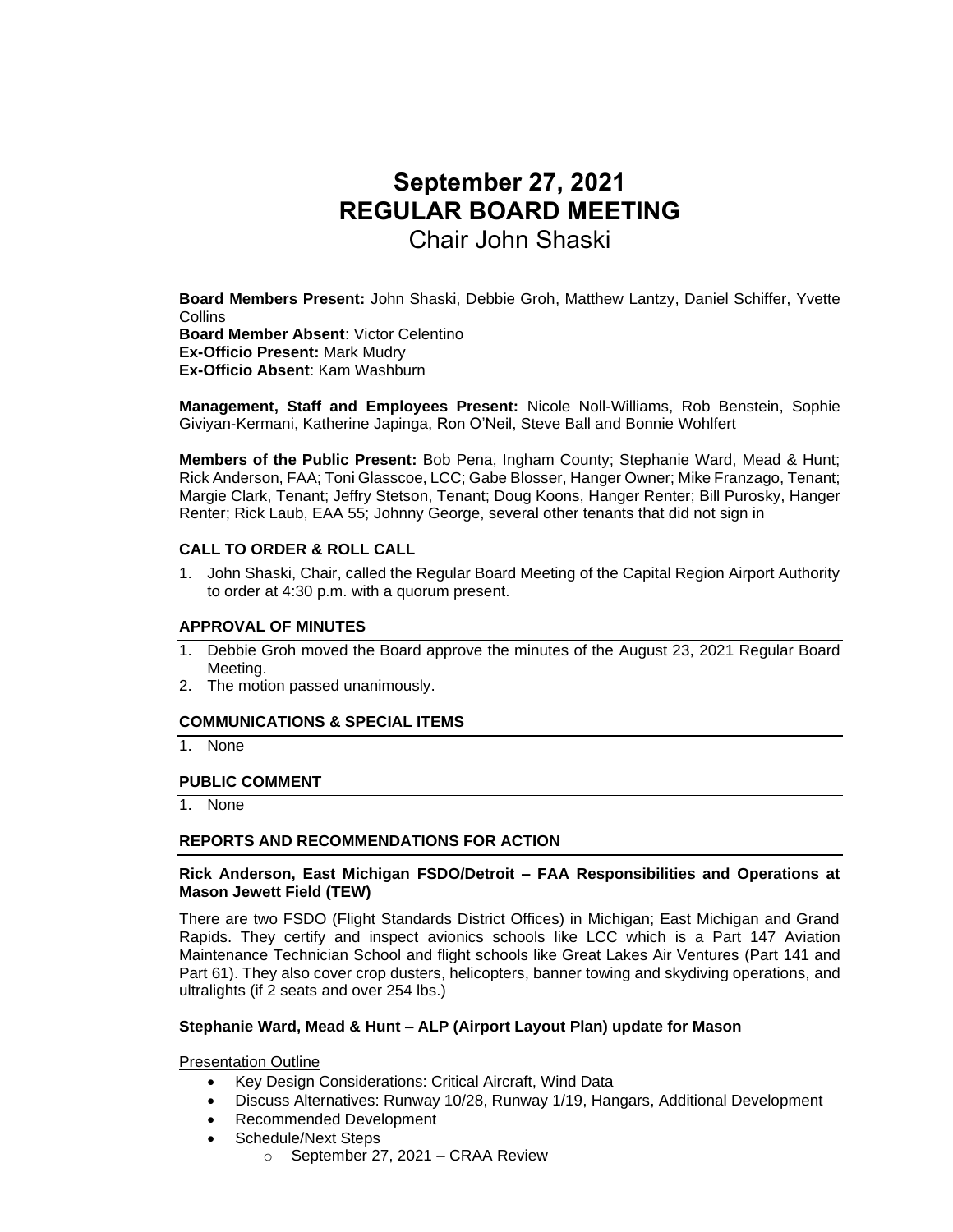- $\circ$  Early October revise based upon CRAA comments
- o Late October/early November 2021 Public Information Meeting
- o November/December 2021 Finalize ALP
- $\circ$  January 2022 Begin MDOT review
- o After MDOT review, make any necessary edits
- o Submit for FAA airspace review

Dan Schiffer referenced Advisory Circular AC 150/5300-13A Airport Design dated 2/26/14 (the runway design section) and stated if 2.4 million is the worst-case scenario (for designing a north/south runway) what is the best-case scenario. He estimated the best-case scenario at \$50,000 and even if he is off it would still be much better than 2.4 million. Debbie Groh questioned CRAA's insurance coverage if volunteers were involved in the construction of the north/south runway.

#### **#21-27 Appointment of CRAA Officer Delegate and Alternate and Certification of CRAA Employee Delegate and Alternate to the 2021 MERS Annual Meeting**

- a. Debbie Groh moved the Capital Region Airport Authority Board appoint Julie Harris, Human Resource/Administrative Generalist as Officer Delegate and Sophie Giviyan-Kermani as Officer Alternate for the 2021 Annual Meeting of the Municipal Employees Retirement System (MERS). In addition, the Board certified the election of Rick Willis as Employee Delegate and Mike Castilla as the Employee Alternate for the 2021 Annual Meeting of MERS.
- b. The motion passed unanimously.

### **#21-28 Ratify execution of Airport Improvement Program Grant**

- a. Daniel Schiffer moved the Capital Region Airport Authority Board ratify the execution of Airport Improvement Program Grant No. 3-26-0055-059-2021 in the amount of \$111,940 for design engineering work associated with the rehabilitation of Taxiway C.
- b. The motion passed unanimously.

#### **#21-29 General Services Administration On-Airport Lease Agreement**

- *a.* Yvette Collins moved the Capital Region Airport Authority Board approve a 10-year On-Airport Lease Agreement with the General Services Administration (GSA) and authorized the President – CEO, or designee, to sign all associated documents on behalf of the Authority. *GSA manages leases for Federal agencies, including the Transportation Security Administration (TSA). The GSA currently leases 2,431 square feet of space in the terminal building for TSA; this lease expires on September 30, 2021 and GSA would like to enter into a new 10-year lease effective October 1, 2021.*
- b. The motion passed unanimously.

#### **REPORTS**

#### **Sophie Giviyan-Kermani, Director of Finance & Accounting**

#### **Executive Summary of Financial Statements – Period Ending 7/31/21**

- Overall YTD operating revenues are \$607,418, more than budgeted by \$34,738 due to:
	- 1. Car Rental Agencies performing better than expected
	- 2. Contract with Amazon for delivery vehicles parking (\$3,900/month)
- YTD operating expenses are \$682,180, less than budgeted by \$108,853 due to several vacant positions and uneven distribution of expenses over 12 months, such as Maintenance, Repairs, Utilities, Equipment.
- Marketing & Advertising expenses are over budget for the month of July by \$24,615 due to a lump sum yearly payment to Lugnuts of \$24,000.
- CARES ACT YTD reimbursement is \$6,355,279 with a total outstanding balance for all COVID related grants of \$8,718,302.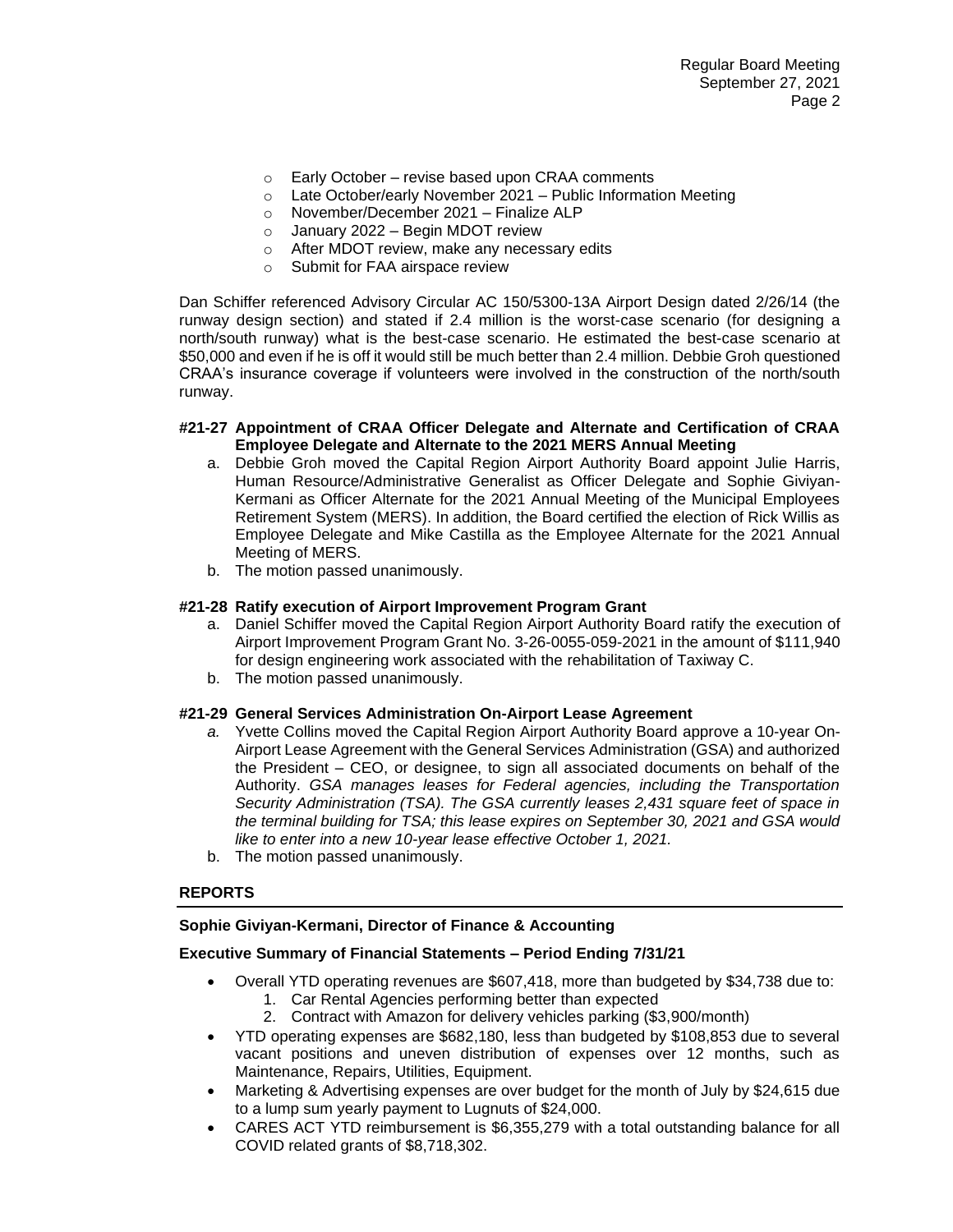Net Income YTD is \$297,049, more than budgeted by \$323,517.

#### **2019 Plane Crash update**

We originally filed the claim through the aviation insurance for the plane that crashed. We were told the limits would be exhausted because of the deaths. We then filed the claim with our insurance. Our insurance reimbursed us \$197,540 for our expenses. \$32,487 of our expenses were not covered by our insurance.

In September 2021, our insurance agent submitted a claim to the plane insurer in the amount of \$32,487. This represents the portion of the loss that was not covered by our pollution insurance policy and the \$25,000 deductible we had to pay for the loss. The airplane had low limits of liability - coverage was \$1 million. With the multiple deaths in the crash, our insurance agency anticipates that we will receive somewhere between 15% and 20% of our claimed amount after all claims are settled.

Debbie Groh thanked staff for adding the "sports charter" data to page 17 of the board report.

#### **Nicole Noll-Williams, President & CEO**

Meetings have continued throughout this past month with a focus on the 4 key priorities for the Authority as we focus on future development for the Capital Region International Airport and Mason Jewett Field including scheduled passenger, international charter, air cargo and land development meetings.

Nicole had the opportunity to provide updates:

- During meetings with Lansing City Council and East Lansing City Council members
- Delta Township Eaton County Business Roundtable
- Lansing Chamber Executive Welcome
- Clinton County Board of Commissioners
- Clinton County Catalyst Board Meeting
- Follow up meetings will occur with the Mid-Michigan Business Travel Coalition to assist them with their future development priorities.

LAN's September & October seat capacity is down about 25% versus 2019, while November is down almost 30%. Since the last update, Delta pulled Detroit down by one trip. American continues to be more aggressive relative to Delta and United.

4th Quarter capacity will be at 80% of 2019 levels

Domestic travel is expected to be at 2019 levels in summer of 2022. Hoping that Europe is back to 90% of 2019 levels in summer 2022, although that is somewhat speculation given the number of factors involved.

Airlines are still undergoing significant operational issues (mostly pilot shortages). It sounds the worst for regional aircraft flying, as regional pilots move up to mainline and they can't hire/train fast enough to replace them at the regional level.

Apple Charter Service will start January 28th with service to Cancun and Punta Cana; some charters are already full.

Today, Rob and Nicole participated in the Federal Aviation Administration Safety Risk Management panel regarding the potential reduction in air traffic control tower operating hours, from 24/7 to being closed from midnight to 5am. The meeting reviewed the safety concerns of the reduced tower hours and highlighted items needed if this was approved. We will receive a summary in the coming weeks.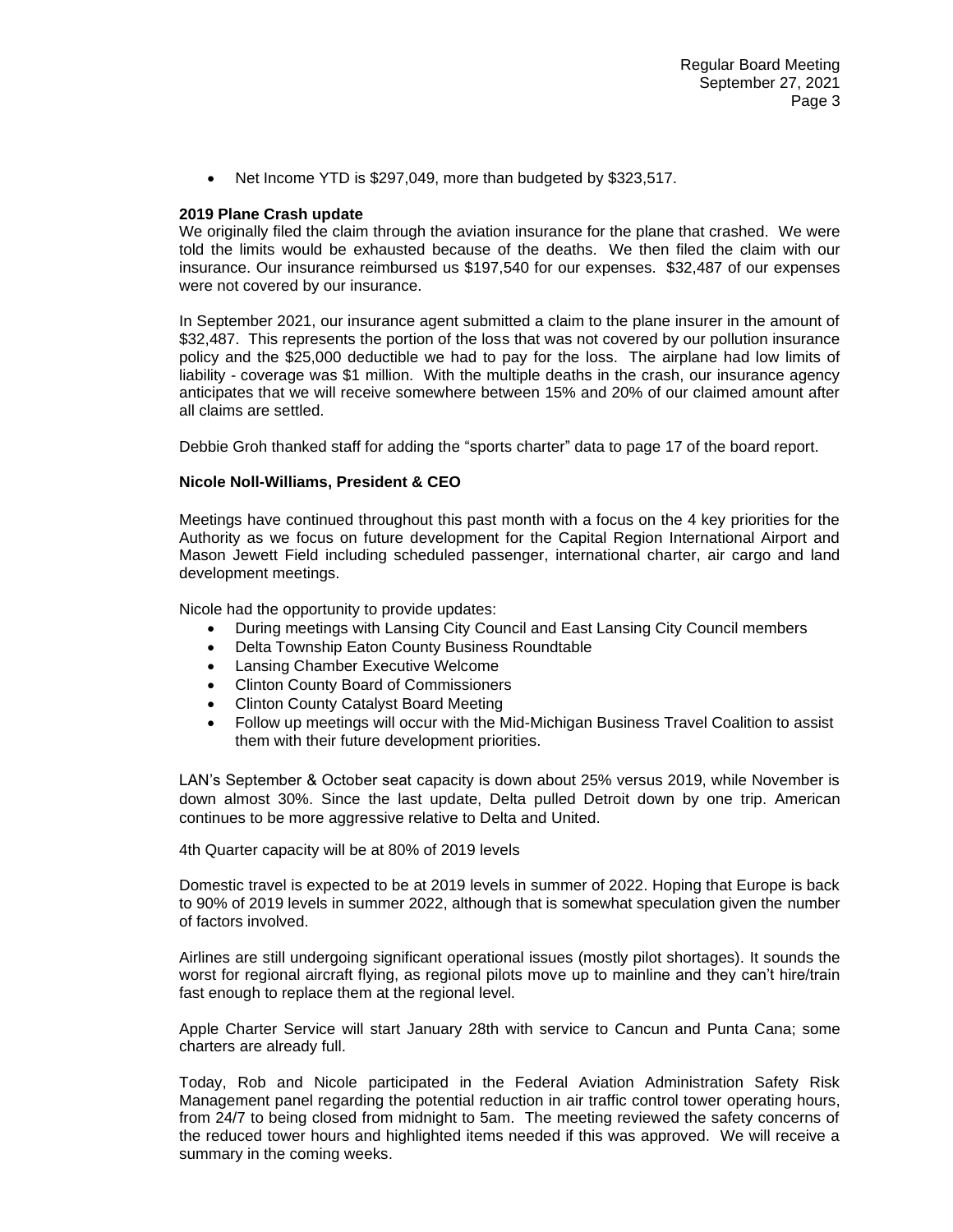We continue to work on filling open CRAA positions and have had tremendous response for the job postings.

- Blake Roy, Operations Manager will begin in October
- David Sileo, Public Safety Officer joined our team in September
- Business Development Manager Lisa Barna will start in November
- Chief of Public Safety interviews are being conducted over the next month

Request for Qualifications (RFQ) for professional engineering services in support of the Mason Jewett Field 5-year Airport Capital Improvement Program were distributed. Statements of Qualifications were submitted by potential firms and reviews are beginning now. Dan Schiffer will assist with this RFQ review.

Contract details are being discussed related to the Request for Proposal (RFP) Concession Management agreement for the restaurant with a potential opening date of December 1.

Market 24/7 on the 2nd floor is now open.

The aircraft viewing area will be named "Fly Lansing Viewport" and will open within the next month. It is located on Caravan Drive east of the airport and the site consists of 3 picnic tables for viewing.

A TSA PreCheck event is scheduled the week of November 1 -5, 2021.

Debbie Groh (in reference to page 16 of the board report) asked at what point delays become a cancelled flight and suggested providing a 10% voucher off Uber or a local hotel discount for passengers affected by cancellations. Nicole added that Delta, United and American currently have reduced rates in place for passengers.

## **OLD BUSINESS**

1. None

#### **NEW BUSINESS**

1. None

#### **PUBLIC COMMENT**

- 1. Margaret/Dan Schiffer asked if we have estimated the possible revenue the new development could produce to support the north/south runway and would the north/south runway stimulate even more interest in development.
- 2. Dave Groh commented that he knows several pilots that keep their planes at other airports because we don't have the north/south runway. He also asked about the gross weight of A1s and small B1s.
- 3. John Shaski suggested questions pertaining to the north/south runway be submitted to Vickie Vandenbelt for consolidation and submittal to Mead & Hunt in preparation for the upcoming tenant meeting.
- 4. Terry Lutz suggested the Authority use the TEW emails on record for distributing information related to the north/south runway tenant meeting.
- 5. Dan Schiffer suggested focusing on development first to produce income needed to support the north/south runway.
- 6. Robert Pena promoted the "Jack O' Lanterns Unleashed" event at the Ingham County Fairgrounds to be held in October (every Friday, Saturday & Sunday starting October 8).
- 7. A tenant was amazed by the wind data of 98% availability for the runway. Crosswinds of 10 knots gusting to 18 knots is what he has experienced. In his opinion a north/south runway would be a good backup option for if/when the main runway is closed and also would provide space for parking aircraft for events.